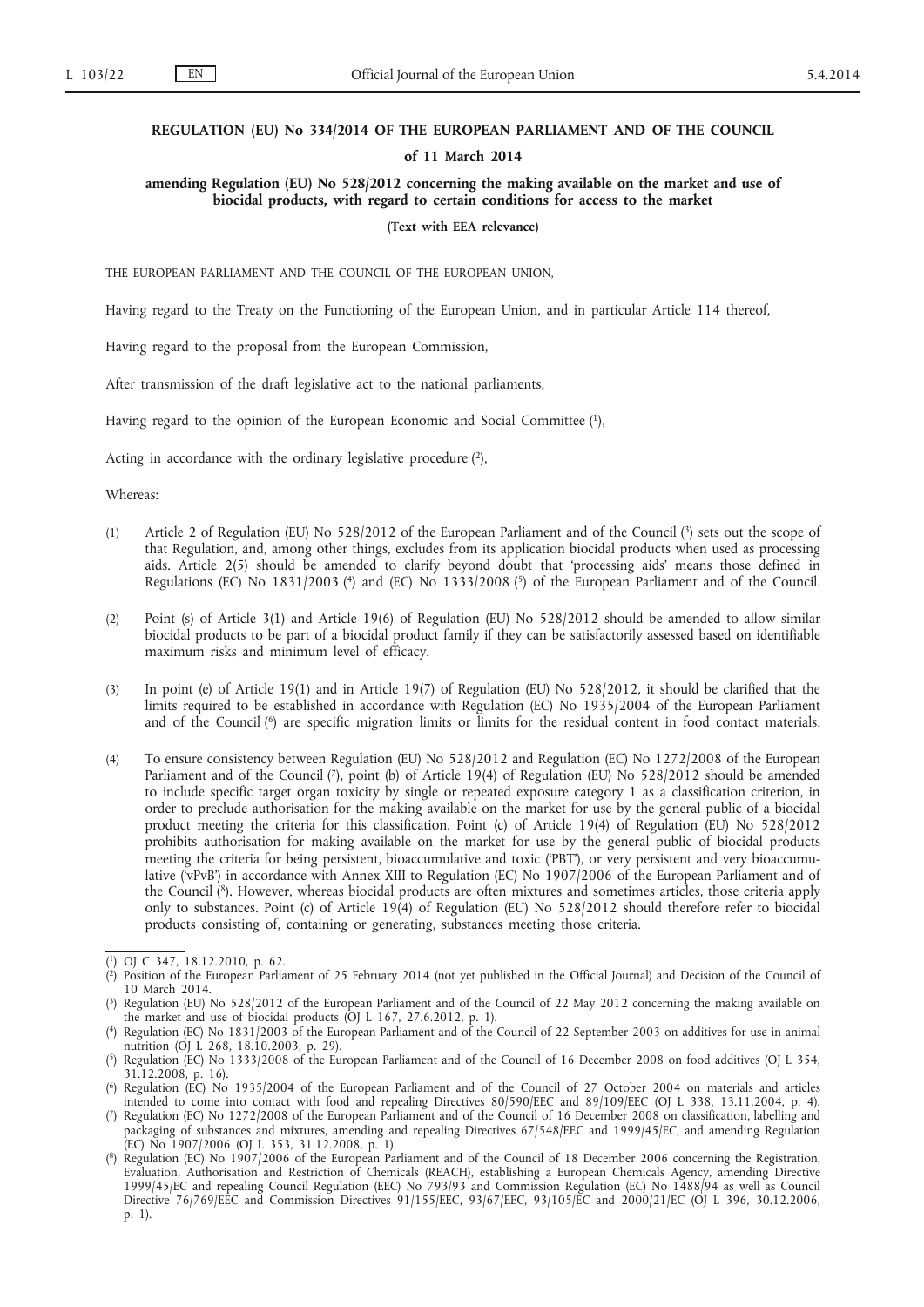- (5) As comparative assessment is not referred to in Annex VI to Regulation (EU) No 528/2012, the reference to that Annex in Article 23(3) of that Regulation should be deleted.
- (6) Article 34(4) of Regulation (EU) No 528/2012 should be amended to correct the cross reference to Article 30.
- (7) Pursuant to Article 35(3) of Regulation (EU) No 528/2012, where all Member States concerned have reached an agreement with the reference Member State on mutual recognition, a biocidal product is to be authorised in accordance with Article 33(4) or 34(6) thereof. However, the provisions referring to decisions by all Member States concerned to grant authorisations by mutual recognition are laid down in Articles 33(3) and 34(6) of that Regulation. Article 35(3) should therefore be amended accordingly.
- (8) The second subparagraph of Article 45(1) of Regulation (EU) No 528/2012 requires an application for renewal of Union authorisation to be accompanied by the fees payable under Article 80(1) of that Regulation. However, fees can only be paid subsequent to the information about their level provided by the European Chemicals Agency ('the Agency') in accordance with the second subparagraph of Article 45(3) of that Regulation. Therefore, and to ensure consistency with Articles 7(1), 13(1) and 43(1) of that Regulation, the second subparagraph of Article 45(1) should be deleted.
- (9) The use of the word 'disposal' in Articles 52, 89 and 95 of Regulation (EU) No 528/2012 could be misleading and could result in problems of interpretation, having regard to the obligations imposed by Directive 2008/98/EC of the European Parliament and of the Council (1). It should therefore be deleted.
- (10) Some technical corrections should be made to Article 54 of Regulation (EU) No 528/2012 in order to avoid duplication between Article 54(1) and (3) as regards the payment of the applicable fees under Article 80(1).
- (11) The first and second subparagraphs of Article 60(3) of Regulation (EU) No 528/2012 refer to authorisations granted in accordance with Article 30(4), 34(6) or 44(4) thereof. However, the provisions referring to decisions to grant authorisations are laid down in Articles 30(1), 33(3), 33(4), 34(6), 34(7), 36(4), 37(2), 37(3) and 44(5) of that Regulation. Furthermore, the second subparagraph of Article 60(3) of that Regulation does not indicate any period for protection of data referred to in point (b) of Article 20(1) submitted in an application pursuant to Article 26(1) thereof. Article 60(3) should therefore also refer to Articles 26(3), 30(1), 33(3), 33(4), 34(6), 34(7), 36(4), 37(2), 37(3) and 44(5) of that Regulation.
- (12) Article 66(4) of Regulation (EU) No 528/2012 should be amended to correct the cross reference to Article 67.
- (13) In order to facilitate good cooperation, coordination and exchange of information between the Member States, the Agency and the Commission regarding enforcement, the Agency should also be given the task of providing support and assistance to Member States with regard to control and enforcement activities by making use of existing structures, where appropriate.
- (14) In order to allow the preparation of applications for biocidal product authorisations by the date of approval of an active substance, as provided for by the second subparagraph of Article 89(3) of Regulation (EU) No 528/2012, the electronic public access to information on active substances, provided for by Article 67 thereof, should be available from the day when the Commission adopts the Regulation providing that the active substance is approved.
- (15) The first subparagraph of Article 77(1) of Regulation (EU) No 528/2012 provides for appeals against decisions of the Agency taken pursuant to Article 26(2) thereof. However, since Article 26(2) does not empower the Agency to take any decision, the reference to that Article in Article 77(1) should be deleted.

<sup>(</sup> 1) Directive 2008/98/EC of the European Parliament and of the Council of 19 November 2008 on waste and repealing certain Directives (OJ L 312, 22.11.2008, p. 3).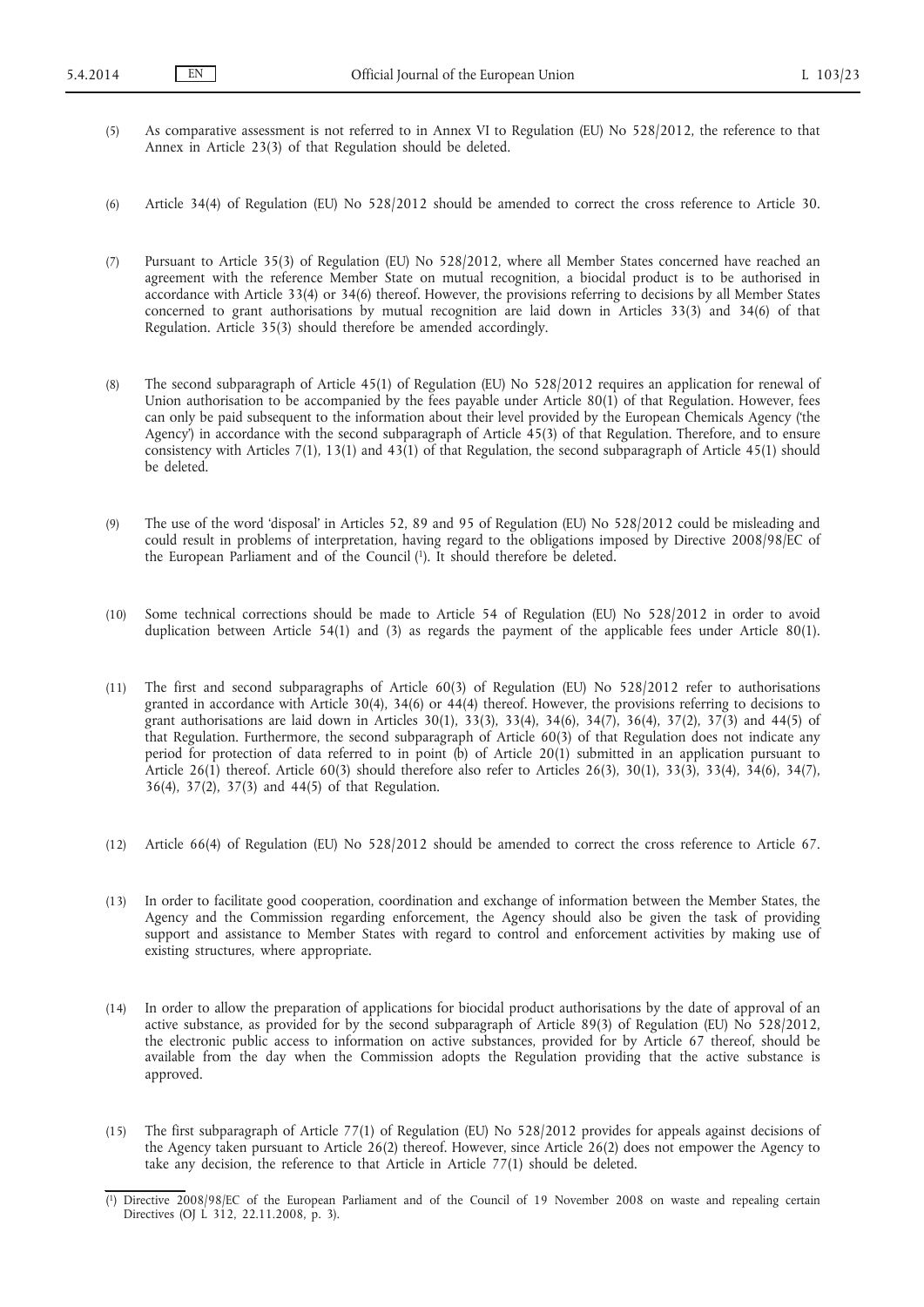(16) Article 86 of Regulation (EU) No 528/2012 refers to active substances included in Annex I to Directive 98/8/EC of the European Parliament and of the Council (1). It should be clarified that that Article applies to all active substances for which the Commission has adopted a directive including them in that Annex, that the conditions for such inclusion are applicable to the approval, and that the approval date is the date of inclusion.

(17) The first subparagraph of Article 89(2) of Regulation (EU) No 528/2012 allows Member States to apply their current system for up to two years after the date of approval of an active substance. The first subparagraph of Article 89(3) thereof requires Member States to ensure that biocidal product authorisations are granted, modified or cancelled within two years of approval of an active substance. However, taking into account the time required for the various steps of the authorisation process, in particular where a disagreement on mutual recognition persists between Member States and therefore has to be referred to the Commission for a decision, it is appropriate to extend those deadlines to three years and to reflect that extension in the second subparagraph of Article 37(3) of that Regulation.

- (18) The first subparagraph of Article 89(2) of Regulation (EU) No 528/2012 allows Member States to apply their current system to existing active substances. A biocidal product could contain a combination of new active substances which have been approved and existing active substances which have not yet been approved. For the purpose of rewarding innovation by granting such products access to the market, Member States should be allowed to apply their current systems to such products until the existing active substance has been approved, and those products are consequently eligible for authorisation in accordance with Regulation (EU) No 528/2012.
- (19) Articles 89(4) and 93(2) of Regulation (EU) No 528/2012 provide phase-out periods for biocidal products for which no authorisation is granted. The same periods should apply for phasing out a biocidal product already on the market, where an authorisation is granted but the conditions of the authorisation require the biocidal product to be changed.
- (20) Article 93 of Regulation (EU) No 528/2012 should clarify that the derogation provided for therein applies only subject to Member States' national rules.
- (21) Article 94(1) of Regulation (EU) No 528/2012 seeks to allow the placing on the market of articles treated with biocidal products containing active substances which, albeit not yet approved, are being evaluated, either in the context of the work programme referred to in Article 89(1) of that Regulation or based on an application submitted pursuant to Article 94(1). However, the reference in Article 94(1) to Article 58 of Regulation (EU) No 528/2012 could be interpreted as an unintended derogation from the labelling and information requirements in Article 58(3) and (4). Article 94(1) of that Regulation should therefore refer only to Article 58(2).
- (22) As Article 94(1) of Regulation (EU) No 528/2012 applies only to treated articles already placed on the market, an unintended ban on most new treated articles was introduced from 1 September 2013 until the approval of the last active substance contained in those treated articles. The scope of Article 94(1) should therefore be extended to include new treated articles. That Article should also provide for a phasing-out period for treated articles for which no application for the approval of the active substance for the relevant product-type is submitted by 1 September 2016. To avoid potentially serious adverse effects on economic operators and whilst fully respecting the principle of legal certainty, provision should be made for those modifications to apply from 1 September 2013.
- (23) The first subparagraph of Article 95(1) of Regulation (EU) No 528/2012 requires the submission of a complete substance dossier. It should be possible for such a complete dossier to include data referred to in Annex IIIA or IVA to Directive 98/8/EC.
- (24) Under the third subparagraph of Article 95(1) of Regulation (EU) No 528/2012, the right to refer to data provided for in the second subparagraph of Article 63(3) thereof is extended to all studies required for the human health and environmental risk assessment, to allow prospective relevant persons to be included in the list referred to in Article 95(2) thereof. Without such a right to refer, many prospective relevant persons would not be able to comply with Article 95(1) in time to be included in that list by the date referred to in Article 95(3). However, the third subparagraph of Article 95(1) fails to include studies on environmental fate and behaviour. Moreover, since prospective relevant persons are to pay for the right to refer in accordance with Article 63(3), they should be entitled to fully benefit from that right by passing it onto applicants for product authorisation. Article 95 should therefore be amended accordingly.

<sup>(</sup> 1) Directive 98/8/EC of the European Parliament and of the Council of 16 February 1998 concerning the placing of biocidal products on the market (OJ L 123, 24.4.1998, p. 1).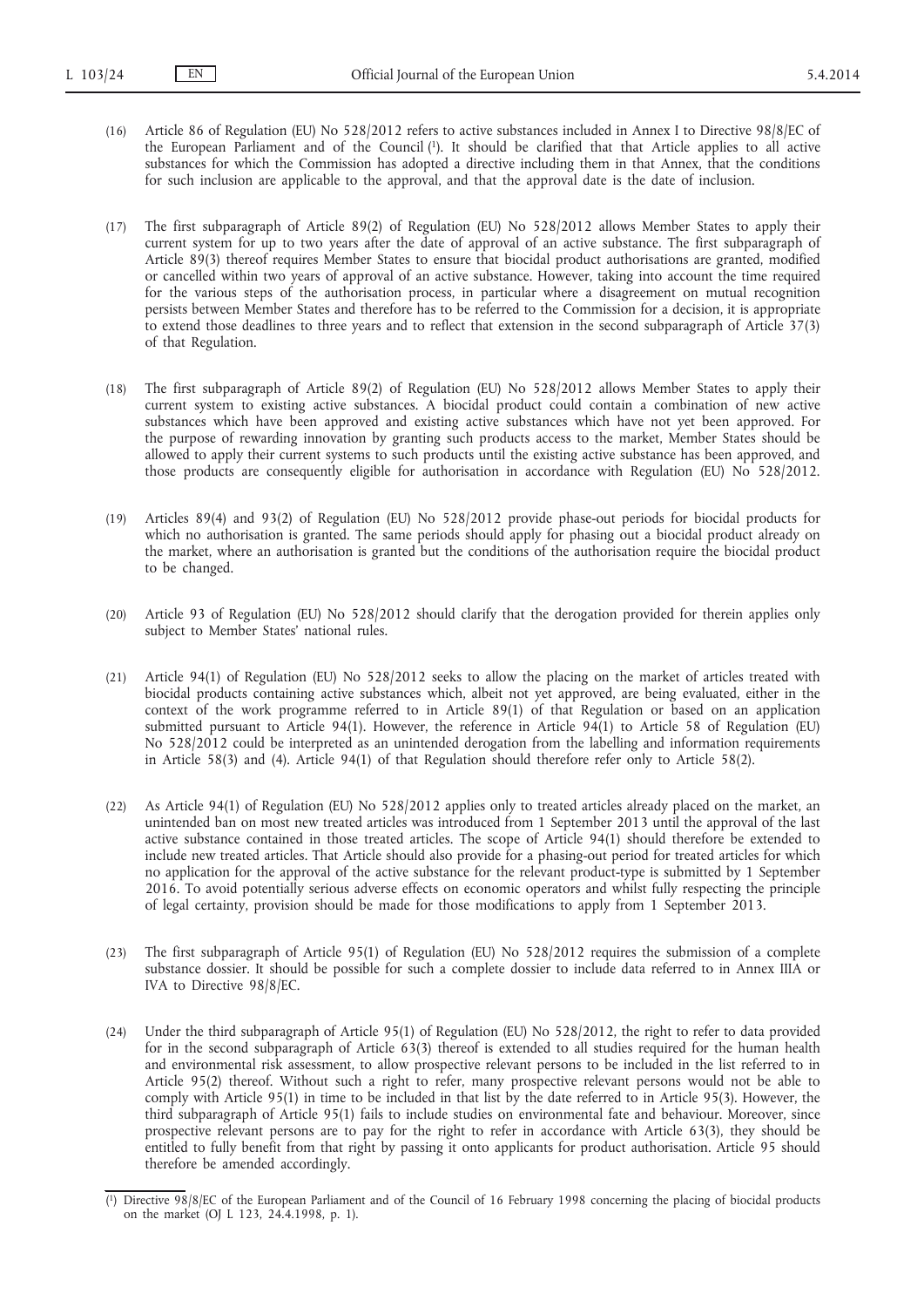(25) The fifth subparagraph of Article 95(1) of Regulation (EU) No 528/2012 intends to limit the protection period for data which can be shared from 1 September 2013 for the purpose of compliance with the first subparagraph of Article 95(1), but which on that date could not yet be shared for the purpose of substantiating applications for product authorisations. Such is the case for data relating to active substance/product-type combinations for which a decision on inclusion in Annex I to Directive 98/8/EC was not taken before 1 September 2013. Article 95(1) of that Regulation should therefore refer to that date.

(26) Pursuant to Article 95(2) of Regulation (EU) No 528/2012, the list published by the Agency is to contain the names of the participants in the work programme referred to in Article 89(1) thereof. Article 95(2) thereby allows those participants to benefit from the cost compensation mechanism set out in that Regulation. The possibility of benefitting from a cost compensation mechanism should be open to all persons who have submitted a complete substance dossier in accordance with Regulation (EU) No 528/2012 or with Directive 98/8/EC, or a letter of access to such a dossier. It should be open to those who submitted dossiers for any substance which is not itself an active substance but which generates active substances.

- (27) The first subparagraph of Article 95(3) of Regulation (EU) No 528/2012 prohibits the placing on the market of biocidal products containing active substances for which the manufacturer or importer ('the relevant person') is not included in the list referred to in that Article. By virtue of Articles 89(2) and 93(2) of that Regulation, certain active substances will be legally present on the market in biocidal products even though no complete substance dossier has yet been submitted. The prohibition under Article 95(3) should not apply to such substances. Furthermore, where no substance manufacturer or importer is listed for a substance for which a complete substance dossier has been submitted, the possibility should be allowed for another person to place biocidal products containing that substance on the market, subject to the submission of a dossier, or a letter of access to a dossier, by that person or the manufacturer or importer of the biocidal product.
- (28) Article 95(4) of Regulation (EU) No 528/2012 provides that Article 95 applies to active substances listed under category 6 in Annex I to that Regulation. Those substances have been included in that Annex based on submissions of complete substance dossiers, the owners of which should be entitled to benefit from the cost compensation mechanism established under that Article. In the future, other substances may be included in that Annex based on such submissions. Category 6 of that Annex should therefore regulate all such substances.
- (29) The description in Annex V to Regulation (EU) No 528/2012 of biocidal products used in food contact materials should be consistent with the terminology used in Regulation (EC) No 1935/2004.
- (30) It should be clarified in the first paragraph of Article 96 of Regulation (EU) No 528/2012 that Directive 98/8/EC is repealed without prejudice to the provisions of Regulation (EU) No 528/2012 referring to Directive 98/8/EC.
- (31) Regulation (EU) No 528/2012 should therefore be amended accordingly,

HAVE ADOPTED THIS REGULATION:

## *Article 1*

Regulation (EU) No 528/2012 is amended as follows:

- (1) in Article 2(5), point (b) is replaced by the following:
	- '(b) biocidal products when used as processing aids within the meaning of Regulation (EC) No 1831/2003 and Regulation (EC) No 1333/2008.';
- (2) Article 3(1) is amended as follows:
	- (a) point (s) is replaced by the following:
		- '(s) "biocidal product family" means a group of biocidal products having:
			- (i) similar uses;
			- (ii) the same active substances;
			- (iii) similar composition with specified variations; and
			- (iv) similar levels of risk and efficacy;';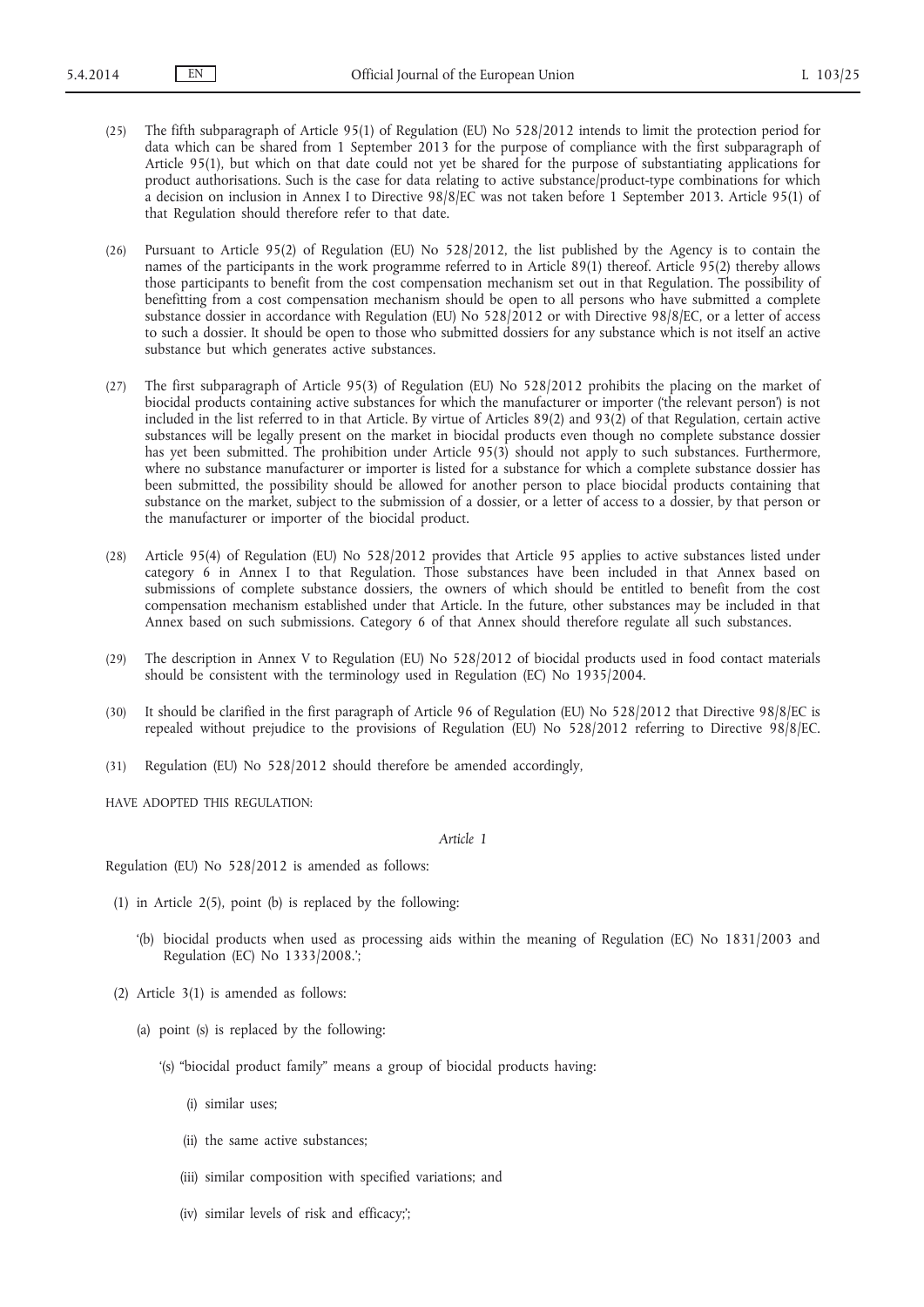- (b) point (v) is deleted;
- (3) Article 19 is amended as follows:

 $\frac{1}{2}$ 

- (a) paragraph 1 is amended as follows:
	- (i) point (a) is replaced by the following:
		- '(a) the active substances are included in Annex I or approved for the relevant product-type and any conditions specified for those active substances are met;';
	- (ii) point (e) is replaced by the following:
		- '(e) where appropriate, maximum residue limits for food and feed have been established with respect to active substances contained in a biocidal product in accordance with Council Regulation (EEC) No 315/93 (\*), Regulation (EC) No 396/2005 of the European Parliament and of the Council (\*\*), Regulation (EC) No 470/2009 of the European Parliament and of the Council (\*\*\*) or Directive 2002/32/EC of the European Parliament and of the Council (\*\*\*\*), or specific migration limits or limits for the residual content in food contact materials have been established with respect to such active substances in accordance with Regulation (EC) No 1935/2004 of the European Parliament and of the Council (\*\*\*\*\*).
			- (\*) Council Regulation (EEC) No 315/93 of 8 February 1993 laying down Community procedures for contaminants in food (OJ L 37, 13.2.1993, p. 1).
			- (\*\*) Regulation (EC) No 396/2005 of the European Parliament and of the Council of 23 February 2005 on maximum residue levels of pesticides in or on food and feed of plant and animal origin and amending Council Directive 91/414/EEC (OJ L 70, 16.3.2005, p. 1).
			- (\*\*\*) Regulation (EC) No 470/2009 of the European Parliament and of the Council of 6 May 2009 laying down Community procedures for the establishment of residue limits of pharmacologically active substances in foodstuffs of animal origin, repealing Council Regulation (EEC) No 2377/90 and amending Directive 2001/82/EC of the European Parliament and of the Council and Regulation (EC) No 726/2004 of the European Parliament and of the Council (OJ L 152, 16.6.2009, p. 11).
		- (\*\*\*\*) Directive 2002/32/EC of the European Parliament and of the Council of 7 May 2002 on undesirable substances in animal feed (OJ L 140, 30.5.2002, p. 10).
		- (\*\*\*\*\*) Regulation (EC) No 1935/2004 of the European Parliament and of the Council of 27 October 2004 on materials and articles intended to come into contact with food and repealing Directives 80/590/EEC and 89/109/EEC (OJ L 338, 13.11.2004, p. 4).';
- (b) in paragraph 4, points (b) and (c) are replaced by the following:
	- '(b) it meets the criteria according to Regulation (EC) No 1272/2008 for classification as:
		- acute oral toxicity category 1, 2 or 3,
		- acute dermal toxicity category 1, 2 or 3,
		- acute inhalation toxicity (gases and dust/mist) category 1, 2 or 3,
		- acute inhalation toxicity (vapours) category 1 or 2,
		- specific target organ toxicity by single or repeated exposure category 1,
		- a category 1A or 1B carcinogen,
		- a category 1A or 1B mutagen, or
		- toxic for reproduction category 1A or 1B;
	- (c) it consists of, contains or generates, a substance that meets the criteria for being PBT or vPvB in accordance with Annex XIII to Regulation (EC) No 1907/2006;';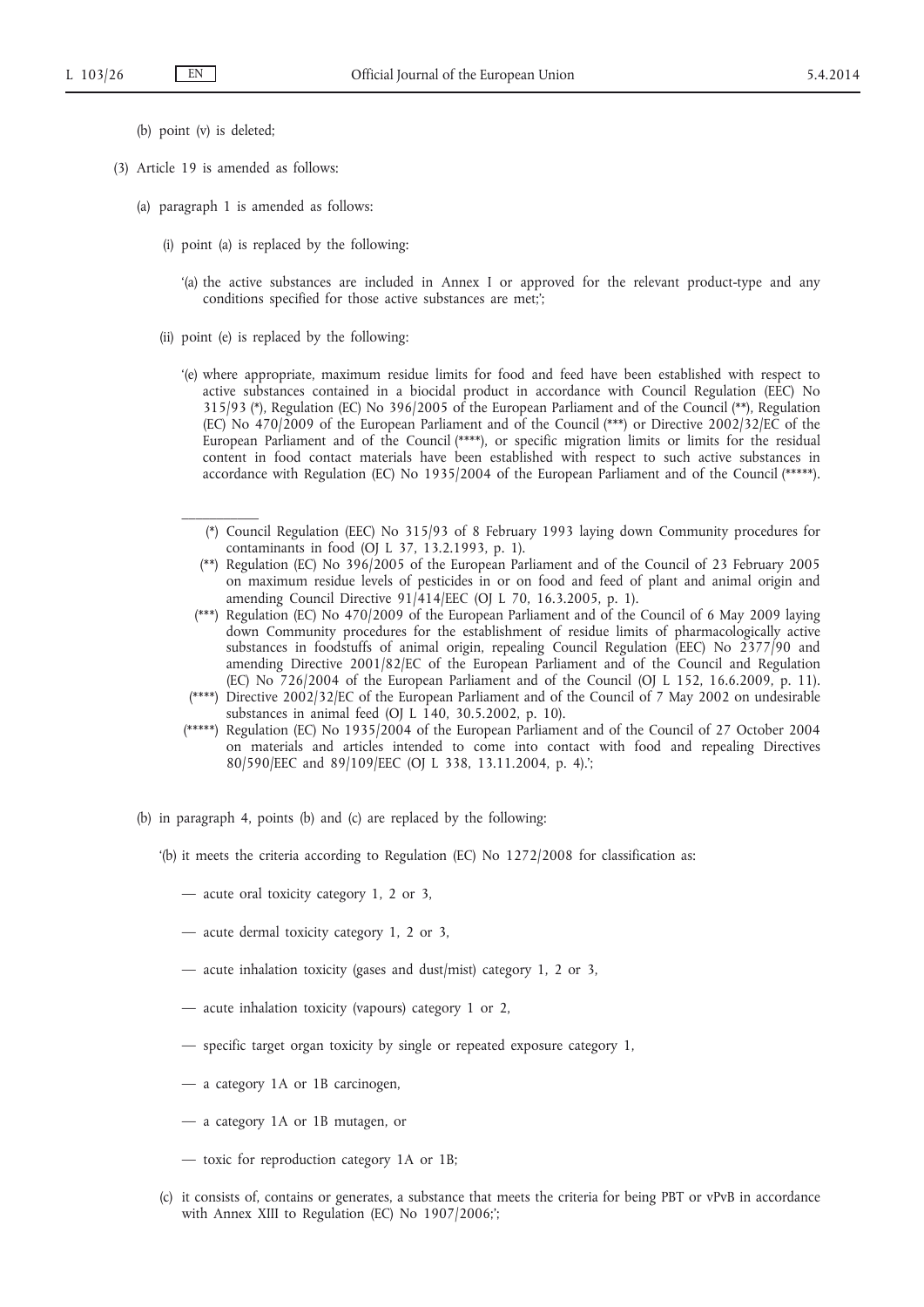(c) paragraphs 6 and 7 are replaced by the following:

'6. The assessment of the biocidal product family conducted according to the common principles set out in Annex VI shall consider the maximum risks to human health, animal health and the environment and the minimum level of efficacy over the whole potential range of products within the biocidal product family.

A biocidal product family shall be authorised only if:

- (a) the application explicitly identifies the maximum risks to human health, animal health and the environment, and the minimum level of efficacy, on which the assessment is based, as well as the permitted variations in composition and uses referred to in point (s) of Article 3(1) together with their respective classification, hazard and precautionary statements and any appropriate risk mitigation measures; and
- (b) it can be established based on the assessment referred to in the first subparagraph of this paragraph that all the biocidal products within the family comply with the conditions set out in paragraph 1.

Where appropriate, the prospective authorisation holder or its representative shall apply for the establishment of maximum residue limits with respect to active substances contained in a biocidal product in accordance with Regulation (EEC) No 315/93, Regulation (EC) No 396/2005, Regulation (EC) No 470/2009 or Directive 2002/32/EC, or for the establishment of specific migration limits or limits for the residual content in food contact materials with respect to such substances in accordance with Regulation (EC) No 1935/2004.';

(4) in Article 23(3), the introductory part is replaced by the following:

The receiving competent authority or, in the case of a decision on an application for a Union authorisation, the Commission, shall prohibit or restrict the making available on the market or the use of a biocidal product containing an active substance that is a candidate for substitution where a comparative assessment, performed in accordance with the technical guidance notes referred to in Article 24, demonstrates that both of the following criteria are met:';

(5) in Article 34(4), the second subparagraph is replaced by the following:

'Within 365 days of validating an application, the reference Member State shall evaluate the application and draft an assessment report in accordance with Article 30 and shall send its assessment report and the summary of biocidal product characteristics to the Member States concerned and to the applicant.';

(6) Article 35(3) is replaced by the following:

'3. Within the coordination group, all Member States referred to in paragraph 2 of this Article shall use their best endeavours to reach agreement on the action to be taken. They shall allow the applicant the opportunity to make its point of view known. Where they reach agreement within 60 days of the referral of the points of disagreement referred to in paragraph 2 of this Article, the reference Member State shall record the agreement in the Register for Biocidal Products. The procedure shall then be considered to be closed and the reference Member State and each of the Member States concerned shall authorise the biocidal product in accordance with Article 33(3) or 34(6) as appropriate.';

(7) in Article 37(3), the second subparagraph is replaced by the following:

'While the procedure under this Article is ongoing, the Member States' obligation to authorise a biocidal product within three years of the date of approval, referred to in the first subparagraph of Article 89(3), shall be temporarily suspended.';

- (8) in Article 45(1), the second subparagraph is deleted;
- (9) Article 52 is replaced by the following:

*'Article 52*

# **Period of grace**

Notwithstanding Article 89, where the competent authority or, in the case of a biocidal product authorised at Union level, the Commission, cancels or amends an authorisation or decides not to renew it, it shall grant a period of grace for the making available on the market and use of existing stocks, except in cases where continued making available on the market or use of the biocidal product would constitute an unacceptable risk to human health, animal health or the environment.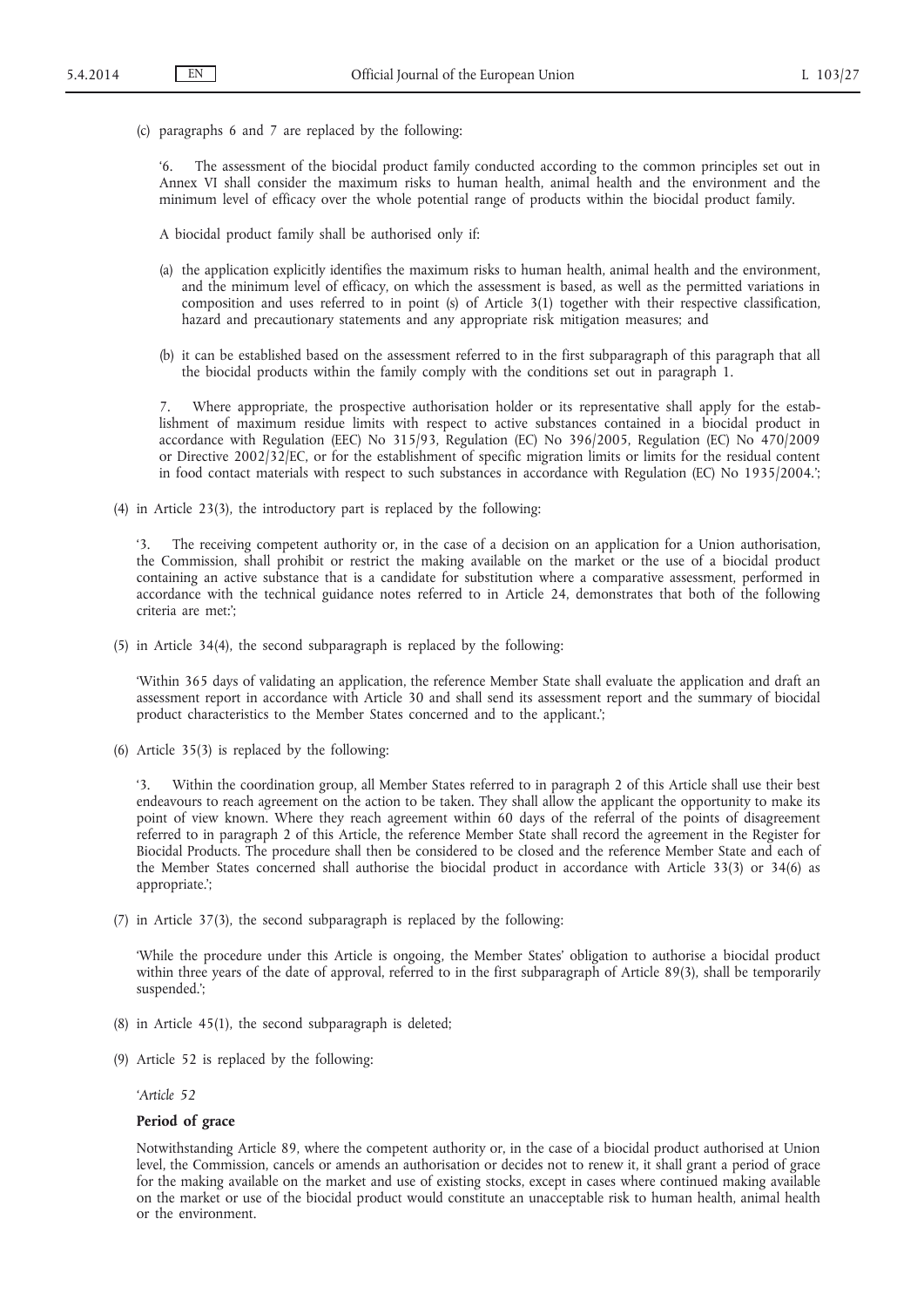The period of grace shall not exceed 180 days for the making available on the market and an additional maximum period of 180 days for the use of existing stocks of the biocidal products concerned.';

(10) in Article 53(1), the first subparagraph is replaced by the following:

By way of derogation from Article 17, a competent authority of a Member State ("Member State of introduction") shall, at the request of the applicant, grant a parallel trade permit for a biocidal product that is authorised in another Member State ("Member State of origin") to be made available on the market and used in the Member State of introduction, if it determines in accordance with paragraph 3 that the biocidal product is identical to a biocidal product already authorised in the Member State of introduction ("the reference product").';

- (11) Article 54 is amended as follows:
	- (a) paragraph 1 is replaced by the following:

Where it is necessary to establish the technical equivalence of active substances, the person seeking to establish that equivalence ("the applicant") shall submit an application to the Agency.';

(b) paragraph 3 is replaced by the following:

'3. The Agency shall inform the applicant of the fees payable under Article 80(1) and shall reject the application if the applicant fails to pay the fees within 30 days. It shall inform the applicant accordingly.';

(12) in Article 56(1), the first subparagraph is replaced by the following:

By way of derogation from Article 17, an experiment or a test for the purposes of scientific or product and process-orientated research and development involving an unauthorised biocidal product or a non-approved active substance intended exclusively for use in a biocidal product ("experiment" or "test") may take place only under the conditions provided for in this Article.';

(13) in Article 58(3), the introductory part is replaced by the following:

'3. The person responsible for the placing on the market of a treated article shall ensure that the label provides the information listed in the second subparagraph, where:';

(14) in Article 60(3), the first and second subparagraphs are replaced by the following:

'3. The protection period for data submitted with a view to the authorisation of a biocidal product containing only existing active substances shall end 10 years from the first day of the month following the first decision concerning the authorisation of the product taken in accordance with Article 26(3), 30(1), 33(3), 33(4), 34(6), 34(7), 36(4), 37(2), 37(3) or 44(5).

The protection period for data submitted with a view to the authorisation of a biocidal product containing a new active substance shall end 15 years from the first day of the month following the first decision concerning the authorisation of the product taken in accordance with Article 26(3), 30(1), 33(3), 33(4), 34(6), 34(7), 36(4), 37(2), 37(3) or 44(5).';

(15) Article 66(4) is replaced by the following:

'4. Any person submitting information related to an active substance or a biocidal product to the Agency or a competent authority for the purposes of this Regulation may request that the information in Article 67(3) and (4) not be made available, including a justification as to why the disclosure of the information could be harmful for that person's commercial interests or those of any other party concerned.';

- (16) Article 67 is amended as follows:
	- (a) in paragraph 1, the introductory part is replaced by the following:

'1. From the date on which the Commission adopts an implementing Regulation providing that an active substance is approved, as referred to in point (a) of Article 9(1), the following up-to-date information held by the Agency or the Commission on that active substance shall be made publicly and easily available free of charge:';

(b) in paragraph 3, the introductory part is replaced by the following: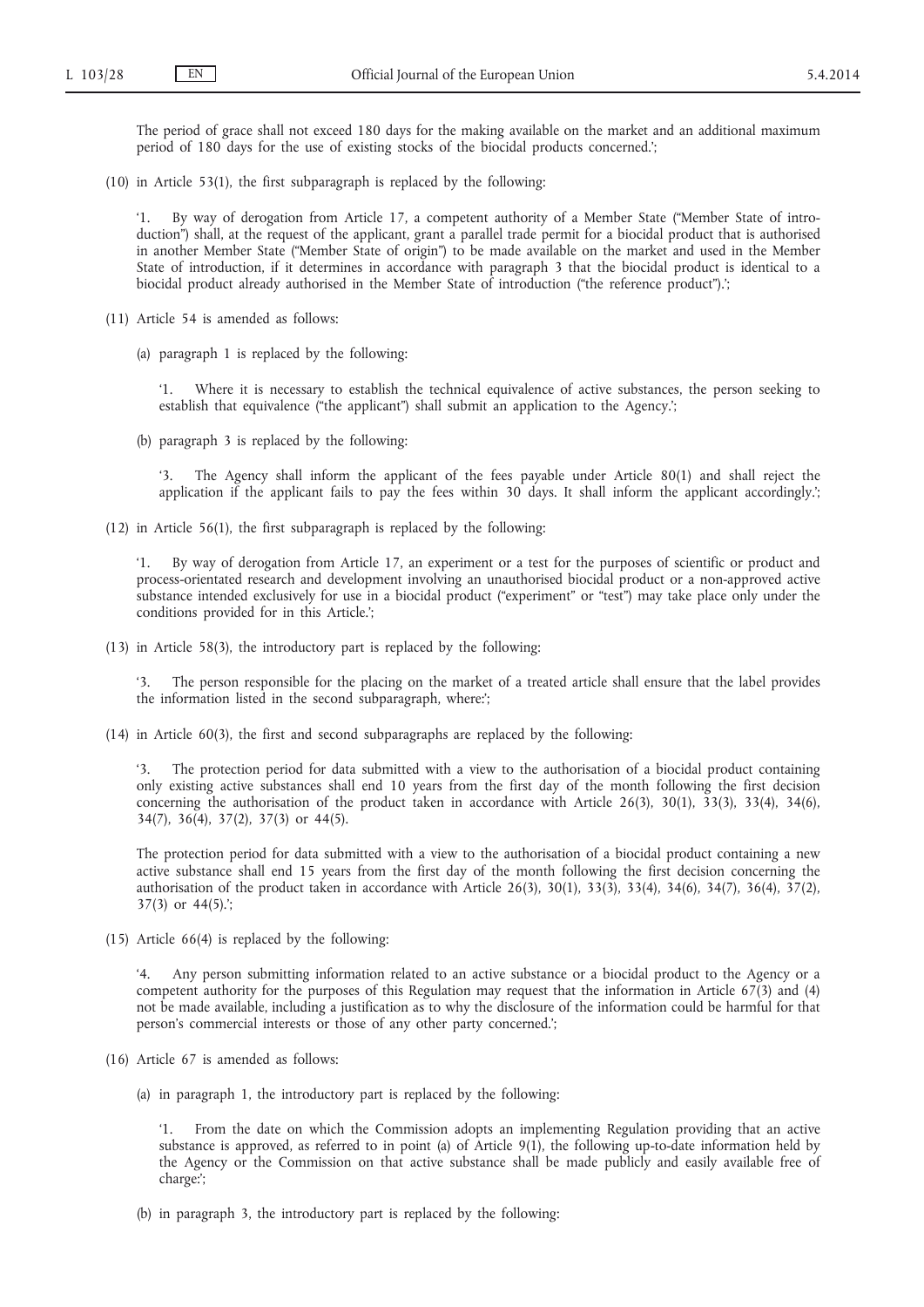From the date on which the Commission adopts an implementing Regulation providing that an active substance is approved, as referred to in point (a) of Article 9(1), the Agency shall, except where the data supplier submits a justification in accordance with Article 66(4) accepted as valid by the competent authority or the Agency as to why such publication is potentially harmful for its commercial interests or any other party concerned, make publicly available, free of charge, the following up-to-date information on that active substance:';

(17) in Article 76(1), the following point is added:

'(l) providing support and assistance to Member States with regard to control and enforcement activities.';

(18) in Article 77(1), the first subparagraph is replaced by the following:

'1. Appeals against decisions of the Agency taken pursuant to Articles 7(2), 13(3), 43(2) and 45(3), Article 54(3), (4) and (5), and Articles 63(3) and 64(1) shall lie with the Board of Appeal set up in accordance with Regulation (EC) No 1907/2006.';

(19) in Article 78(2), the second subparagraph is replaced by the following:

'Revenues of the Agency as referred to in Article 96(1) of Regulation (EC) No 1907/2006 shall not be used for carrying out tasks under this Regulation, unless for a joint purpose or a temporary transfer to ensure the proper functioning of the Agency. Revenues of the Agency as referred to in paragraph 1 of this Article shall not be used for carrying out tasks under Regulation (EC) No 1907/2006, unless for a joint purpose or a temporary transfer to ensure the proper functioning of the Agency.';

(20) Article 86 is replaced by the following:

*'Article 86*

## **Active substances included in Annex I to Directive 98/8/EC**

Active substances for which the Commission has adopted directives including them in Annex I to Directive 98/8/EC shall be deemed to have been approved under this Regulation on the date of inclusion and shall be included in the list referred to in Article 9(2). Approval shall be subject to the conditions set out in those Commission directives.';

- (21) Article 89 is amended as follows:
	- (a) paragraph 2 is replaced by the following:

'2. By way of derogation from Articles 17(1), 19(1) and 20(1) of this Regulation, and without prejudice to paragraphs 1 and 3 of this Article, a Member State may continue to apply its current system or practice of making available on the market or using a given biocidal product for up to three years after the date of approval of the last of the active substances to be approved in that biocidal product. The Member State concerned may, in accordance with its national rules, authorise the making available on the market or use in its territory only of a biocidal product containing only:

- (a) existing active substances which:
	- (i) have been evaluated under Commission Regulation (EC) No 1451/2007 (\*), but which have not yet been approved for that product-type; or
	- (ii) are being evaluated, under Regulation (EC) No 1451/2007, but which have not yet been approved for that product-type;

or

(b) a combination of active substances referred to in point (a) and active substances approved in accordance with this Regulation.

By way of derogation from the first subparagraph, in the case of a decision not to approve an active substance, a Member State may continue to apply its current system or practice of making biocidal products available on the market for up to 12 months after the date of the decision not to approve an active substance in accordance with the third subparagraph of paragraph 1, and may continue to apply its current system or practice of using biocidal products for up to 18 months after that decision.

<sup>(\*)</sup> Commission Regulation (EC) No 1451/2007 of 4 December 2007 on the second phase of the 10-year work programme referred to in Article 16(2) of Directive 98/8/EC of the European Parliament and of the Council concerning the placing of biocidal products on the market (OJ L 325, 11.12.2007, p. 3).';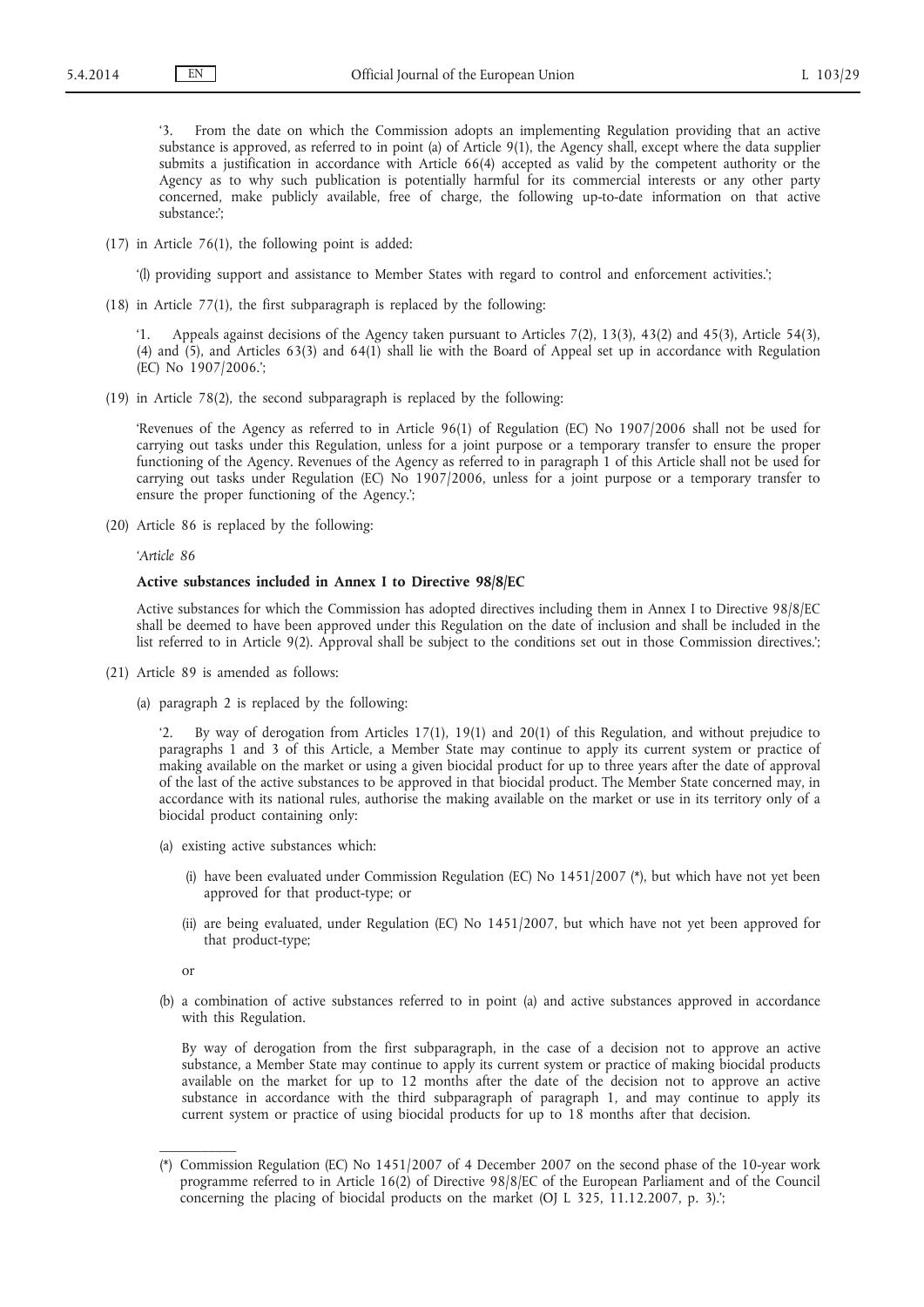(b) paragraph 3 is replaced by the following:

'3. Following a decision to approve a particular active substance for a specific product-type, Member States shall ensure that authorisations for biocidal products of that product-type and containing that active substance are granted, modified or cancelled, as appropriate, in accordance with this Regulation within three years of the date of approval.

To that effect, those wishing to apply for the authorisation or mutual recognition in parallel of biocidal products of that product-type containing no active substances other than existing active substances shall submit applications for authorisation or mutual recognition in parallel no later than the date of approval of the active substance(s). In the case of biocidal products containing more than one active substance, applications shall be submitted no later than the date of approval of the last active substance for that product-type.

Where no application for authorisation or mutual recognition in parallel has been submitted in accordance with the second subparagraph:

- (a) the biocidal product shall no longer be made available on the market with effect from 180 days after the date of approval of the active substance(s); and
- (b) use of existing stocks of the biocidal product may continue for up to 365 days after the date of approval of the active substance(s).';
- (c) paragraph 4 is replaced by the following:

Where a Member State's competent authority, or where relevant, the Commission, decides to reject an application submitted in accordance with paragraph 3 for authorisation of a biocidal product already made available on the market, or decides not to grant an authorisation or to impose conditions for the authorisation making it necessary to change such a product, the following shall apply:

- (a) a biocidal product which has not been authorised or, where relevant, which does not comply with the conditions of the authorisation, shall no longer be made available on the market with effect from 180 days after the date of the decision of the authority; and
- (b) use of existing stocks of the biocidal product may continue for up to 365 days after the date of the decision of the authority.';
- (22) in Article 92(2), the following sentence is added:

'Biocidal products authorised in accordance with Article 3 or 4 of Directive 98/8/EC shall be considered as authorised in accordance with Article 17 of this Regulation.';

(23) Article 93 is replaced by the following:

*'Article 93*

# **Transitional measures concerning biocidal products not covered by the scope of Directive 98/8/EC**

By way of derogation from Article 17(1), a Member State may continue to apply its current system or practice of making available on the market and using a biocidal product not covered by the scope of Directive 98/8/EC, but falling within the scope of this Regulation, and consisting of, containing or generating only active substances that were available on the market, or used in biocidal products, on 1 September 2013. The derogation shall apply until one of the following dates:

- (a) where applications for approval of all those active substances, which the biocidal product consists of, contains or generates, are submitted for the relevant product-type by 1 September 2016, the deadlines provided for in the second subparagraph of Article 89(2), in Article 89(3) and in Article 89(4); or
- (b) where an application is not submitted in accordance with point (a) for one of the active substances, until 1 September 2017.';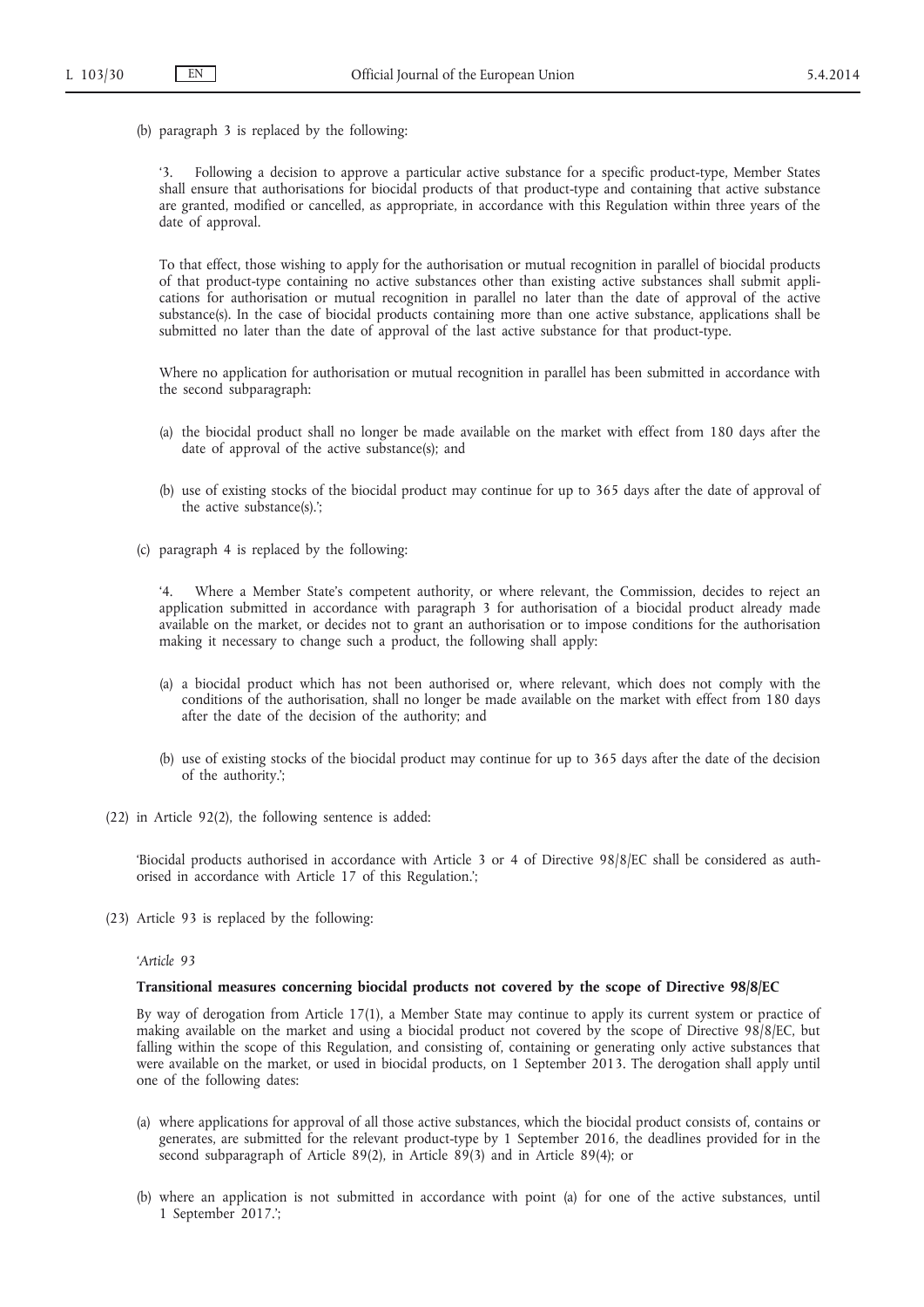(24) Articles 94 and 95 are replaced by the following:

# *'Article 94*

## **Transitional measures concerning treated articles**

1. By way of derogation from Article 58(2), a treated article treated with or intentionally incorporating one or more biocidal products containing only active substances that are under examination for the relevant product-type in the work programme referred to in Article 89(1) on 1 September 2016 or for which an application for approval for the relevant product-type is submitted by that date, or containing only a combination of such substances and active substances included in the list drawn up in accordance with Article 9(2) for the relevant product-type and use or included in Annex I, may be placed on the market until one of the following dates:

- (a) in the case of a decision adopted after 1 September 2016 to reject the application for approval of, or not to approve, one of the active substances for the relevant use, the date falling 180 days after such a decision;
- (b) in other cases, the date of approval for the relevant product-type and use of the last active substance to be approved and contained in the biocidal product.

2. By way of further derogation from Article 58(2), a treated article treated with or intentionally incorporating one or more biocidal products containing any active substances other than those referred to in paragraph 1 of this Article or those included in the list drawn up in accordance with Article 9(2) for the relevant product-type and use or included in Annex I, may be placed on the market until 1 March 2017.

#### *Article 95*

## **Transitional measures concerning access to the active substance dossier**

1. As of 1 September 2013, the Agency shall make publicly available and shall regularly update a list of all active substances, and all substances generating an active substance, for which a dossier complying with Annex II to this Regulation or with Annex IIA or IVA to Directive 98/8/EC and, where relevant, Annex IIIA to that Directive ("the complete substance dossier") has been submitted and accepted or validated by a Member State in a procedure provided for by this Regulation or that Directive ("the relevant substances"). For each relevant substance, the list shall also include all persons having made such a submission or a submission to the Agency in accordance with the second subparagraph of this paragraph, and indicate their role as specified in that subparagraph, and the producttype(s) for which they have made a submission, as well as the date of inclusion of the substance in the list.

A person established within the Union who manufactures or imports a relevant substance, on its own or in biocidal products ("the substance supplier") or who manufactures or makes available on the market a biocidal product consisting of, containing or generating that relevant substance ("the product supplier"), may at any time submit to the Agency either a complete substance dossier for that relevant substance, a letter of access to a complete substance dossier, or a reference to a complete substance dossier for which all data protection periods have expired. Following the renewal of the approval of an active substance, any substance supplier or product supplier may submit to the Agency a letter of access to all the data which was considered by the evaluating competent authority as relevant for the purpose of the renewal, and for which the protection period has not yet expired ("the relevant data").

The Agency shall inform the submitting supplier of the fees payable under Article 80(1). It shall reject the application if the submitting supplier fails to pay those fees within 30 days and shall inform the submitting supplier accordingly.

Upon receipt of the fees payable under Article 80(1), the Agency shall verify whether the submission complies with the second subparagraph of this paragraph and shall inform the submitting supplier accordingly.

2. As of 1 September 2015, a biocidal product consisting of, containing or generating a relevant substance, included in the list referred to in paragraph 1, shall not be made available on the market unless either the substance supplier or the product supplier is included in the list referred to in paragraph 1 for the product-type(s) to which the product belongs.